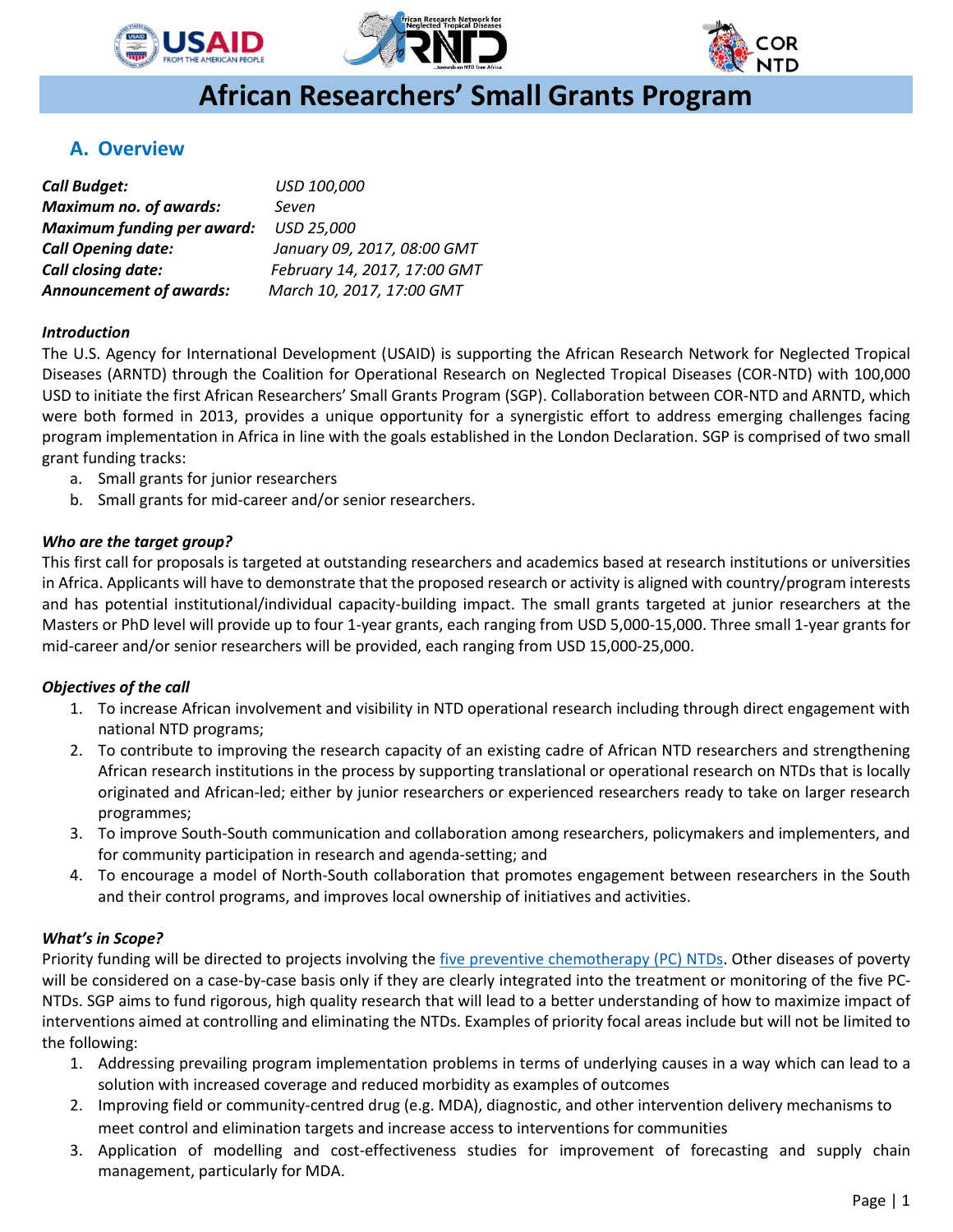





The proposed research must be informed by existing evidence and identified gaps to be considered for funding, and proposals must demonstrate significant potential to inform or develop further research programs. One aim of the small grants for junior researchers is for young upcoming researchers not only to gain experience in research but also in preparation of grant applications and management. A key feature of the small grants targeted at mid-career/senior researchers is that they can be used to supplement a clearly defined aspect of ongoing research or to answer a new question linked to ongoing research.

### *What's out of Scope?*

SGP funding cannot be used for paying salaries, participating in meetings/conferences, payment of tuition/course fees, purchase of restricted commodities (e.g. contraception, pesticides, pharmaceuticals, vehicles, etc.), and for supporting existing programmatic M&E activities such as, but not limited to, mapping, mass drug administration, transmission assessment surveys (TAS), Kato-Katz impact evaluations, trachoma impact surveys/surveillance surveys, data quality assessments, onchocerciasis impact evaluations, onchocerciasis Stop MDA surveys, coverage surveys, knowledge attitude perception surveys, etc.).

# **B. Eligibility**

#### *General criteria:*

- 1. Must be currently employed or enrolled as a student by an academic, health, or research institution in Africa for the duration of the grant
- 2. Must demonstrate having a commitment to NTD-related research as well asthe skills and experience required to carry out the proposed work
- 3. Must be able to provide evidence of research output, including publications and/or presentations at scientific conferences.

#### *Specific to applicants for the junior researchers' grants:*

- 1. Must be an early career researcher, defined as a basic biomedical scientist, clinically qualified investigator or public health researcher, who has not previously competed successfully as principal investigator for a major research grant
- 2. Must hold at least a Master's degree or should be actively enrolled in doctoral studies. Applicants holding a doctoral degree (e.g. PhD, DrPH, DSc) must have graduated no more than seven years ago. Clinicians (e.g. MBChB, MBBS, MD, DVM holders), who have not completed a Master's degree must have some specialist training (e.g. Membership, Fellowship) or be able to demonstrate relevant research training/experience
- 3. Must not currently hold positions above lecturer/assistant professor level or equivalent.

#### *Specific to applicants for the mid-career/senior researchers grants:*

- 1. Must be a mid-career/senior researcher, defined as a basic biomedical scientist, clinically qualified investigator or public health researcher, who has previously competed successfully as principal investigator for a major research grant, but is no more than fifteen years from their highest degree of study
- 2. Must hold a doctoral degree (e.g. PhD, DrPH, DSc). Clinicians (e.g. MBChB, MBBS, MD, DVM holders), who have not completed a PhD must have completed specialist training (e.g. Fellowship) or be able to demonstrate relevant training tied to research (e.g. MSc, MPhil), or experience
- 3. Must hold a position no lower than Senior lecturer/Senior Scientific Officer level or equivalent
- 4. Must demonstrate that they have a track record and ongoing commitment to NTD research.